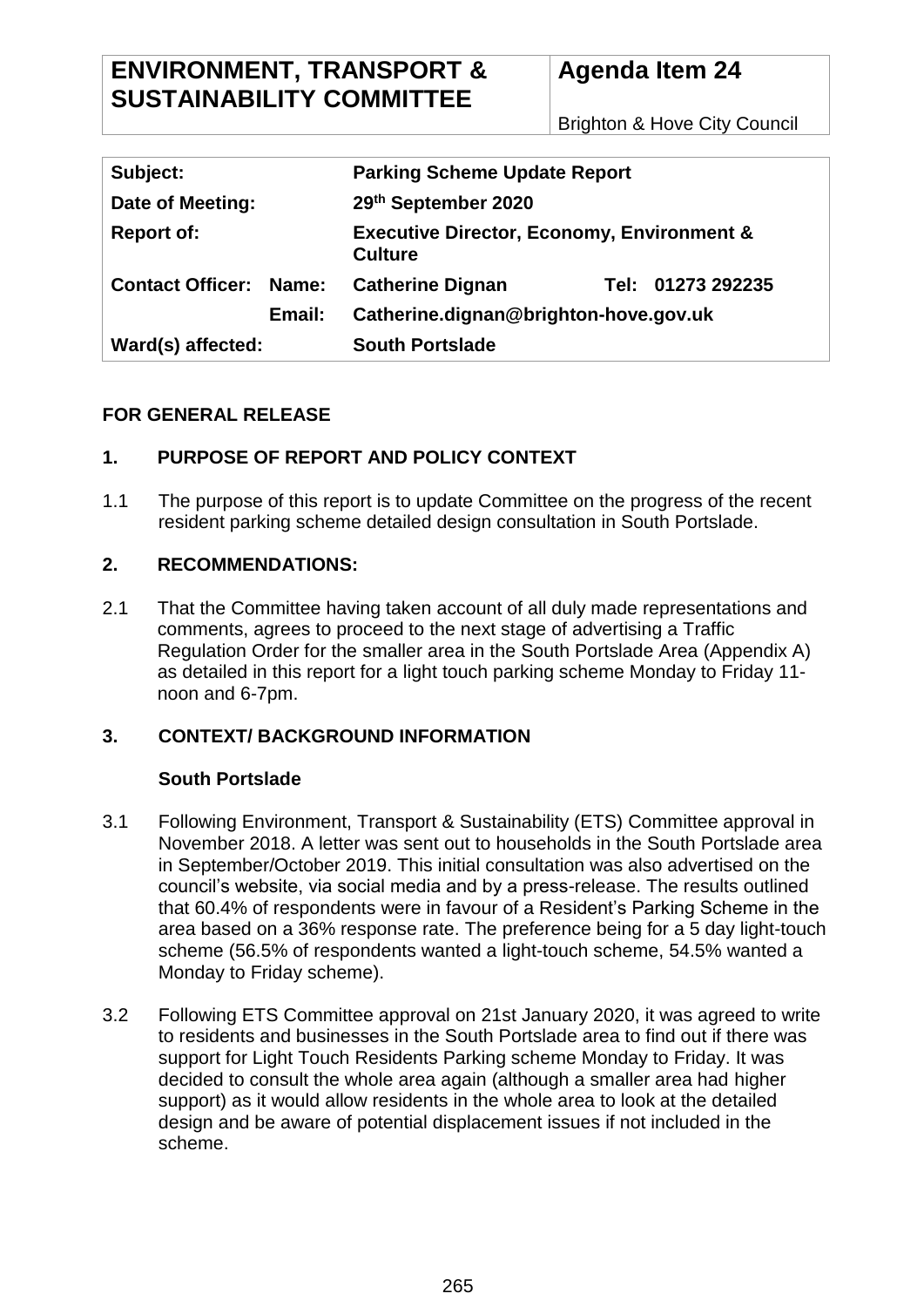## **4. ANALYSIS & CONSIDERATION OF ANY ALTERNATIVE OPTIONS**

- 4.1 The main alternative options are doing nothing which would mean that the parking scheme would not be taken forward or consulting on a different option.
- 4.2 It is, however, the recommendation of officers to proceed for the reasons that are outlined within the report.

#### **5. COMMUNITY ENGAGEMENT & CONSULTATION**

- 5.1 Brighton & Hove City Council Land and Property Gazetteer was used to provide 2498 property address in the South Portslade area. A frequently asked question sheet and the detailed design was sent to each address. Respondents were asked to complete the survey online via the council's Consultation Portal. Paper copies with a prepaid envelope were available to anyone should they need it. 567 (97.1%) responses received were online and by mail 17 (2.9%). The consultation was advertised on the council's website, via social media and by a press release to the local media. The consultation ran from 8 June to 17 July 2020.
- 5.2 Overall as a whole consultation area the results outlined that 42.7 % of respondents were in favour of a Resident's Parking Scheme in the area with 57.3% of respondents against the proposals based on a 23.4% response rate.
- 5.3 However, the results outlines that 82.3% of respondents support the idea of a resident parking scheme in the smaller area (as shown on Appendix A) based on a 15.9% response rate.
- 5.4 From this smaller area 48.1% respondents were happy with the hours of the scheme (Monday to Friday 11am-noon and 6pm-7pm) while 51.9% respondents wanted different hours although the suggested times varied a lot. Due to concerns about displacement of vehicles it is felt that the scheme should be the same times as the adjacent Wish parking scheme to avoid vehicles being moved at different hours.
- 5.5 Analysis undertaken of all the responses received from respondents and the full results analysis of the consultation including a road by road results plan is outlined in detail in Appendix B including the main comments.

## **6. CONCLUSION**

- 6.1 Due to the consultation and reasons outlined in the report it is recommended that the Traffic Regulation Order is advertised to allow the implementation of a South Portslade parking scheme but only for the smaller area shown in Appendix A
- 6.2 Officers have met with the South Portslade Ward Councillors who are happy to support the recommendations that we proceed to the Traffic Regulation Order stage in the smaller area although they have concerns about Southdown Avenue. Unfortunately, it's not possible to include this road as it's outside the proposed boundary of the smaller area.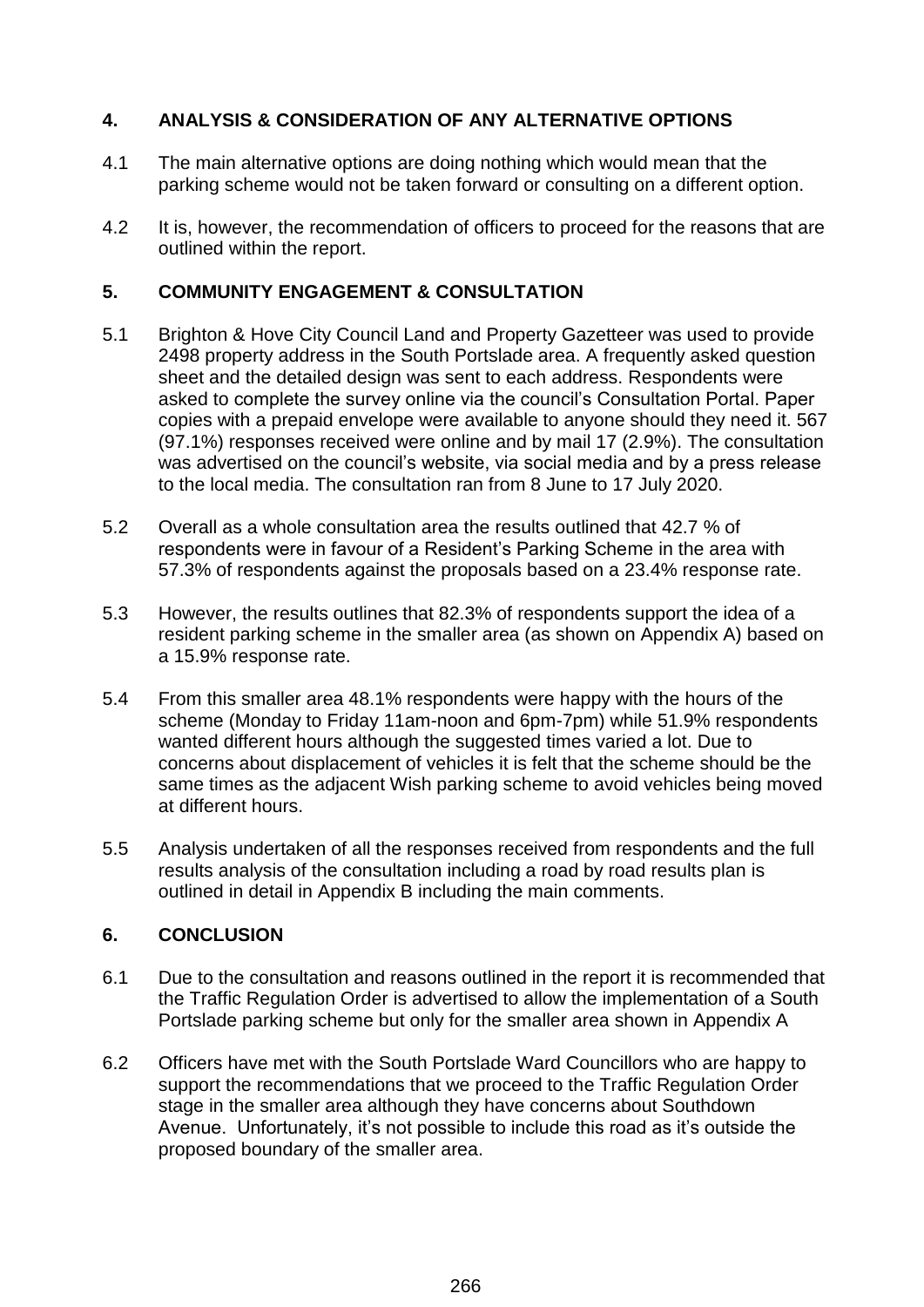6.3 Wish Ward Councillors have also been in discussion with officers as Boundary Road also falls within their Ward. They have outlined concerns that the south end of the road in their ward will remain unrestricted but appreciate that there will only be a smaller area of the South Portslade parking scheme going ahead which will not include Station Road / Boundary Road. Officers will continue to monitor this area and this section can be considered as part of any future review of the area with further discussions with the Ward Councillors.

## **7. FINANCIAL & OTHER IMPLICATIONS:**

### Financial Implications:

- 7.1 It is expected that any additional costs associated with the recommendations of this report are absorbed within existing Parking Services budgets. This will be monitored as part of budget monitoring and setting.
- 7.2 Revenue income generated from on-street parking schemes is first defrayed against relevant costs with any surplus used for qualifying (as required under statute) transport and highways related expenditure such as supported bus services, concessionary fares, Local Transport Plan projects and environmental improvements. Parking charges are subject to the Council's Corporate Fees and Charges Policy. As a minimum, charges will be reviewed annually as part of the budget and service planning process.

*Finance Officer Consulted: Jess Laing Date: 14/09/2020*

#### Legal Implications:

- 7.3 The Council is not under a statutory duty to consult the public before making a traffic regulation order. However once the Council has decided to do so (even if consultation is voluntary) it must do so in a fair way. The consultation must take place when the relevant proposals are still at a formative stage, adequate information must be given to consultees to enable them properly to respond to the consultation exercise and they must be allowed enough time within which to respond to the consultation exercise. The Council, as decision maker, must give conscientious consideration to the consultees' responses and objections.
- 7.4 The recommendations in this report are based on the responses to the consultations for the South Portslade area and the consideration given to them.

*Lawyer Consulted:* Stephanie Stammers *Date: 15/09/2020*

#### Equalities Implications:

7.5 Consultation took place and the comments and wishes of the respondents were taken into account when considering what changes would best meet the needs of those local population. Engagement with a wide range of residents has been built into the process from the start. The use and analysis of data and engagement has informed the project to ensure it meets the needs of the local population. The proposed measures will be of benefit to many road users.